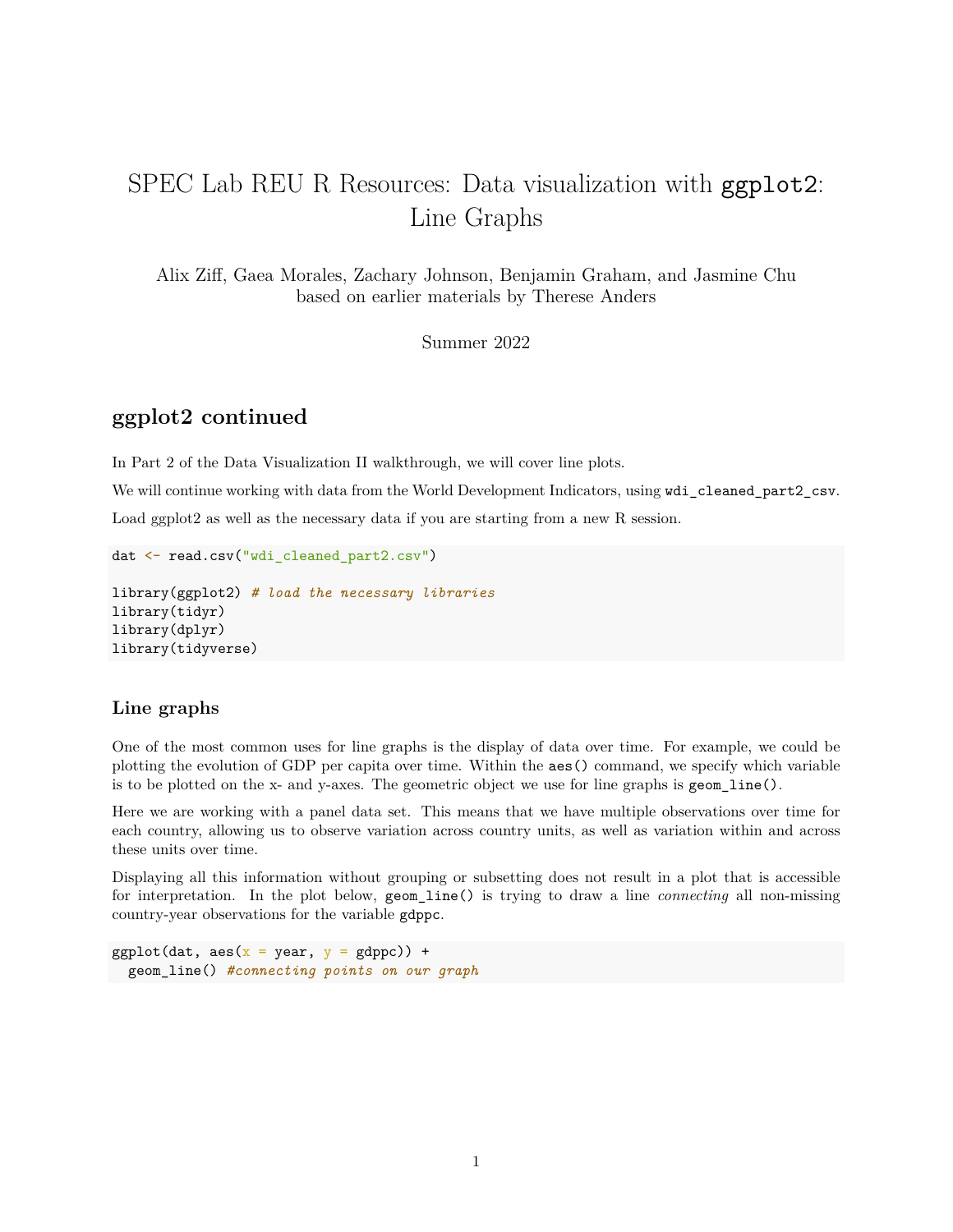

**Helpful Hint**: Here we have created a line graph which *connects points*. This is a different from a scatterplot and shouldn't be confused with trend lines which outlines the pattern of existing points. You can see the connections more clearly when you zoom in your plot (e.g., using the Zoom icon in the Plots window on R Studio).

In order to plot one line per country, we can specify the group parameter inside the aesthetics argument. However, in this data set, even if we grouped the data by country, there are still too many groups (countries) to be displayed in one graph.

ggplot(dat,  $\text{aes}(x = \text{year}, y = \text{gdppc}, \text{group} = \text{country})$ ) + geom\_line() *#now we have what appears to be a horizantal line for each country*



What we can do is extract a subset of countries and plot the evolution of their per capita GDP over time. Suppose we want to see how the per capita GDP has changed over time in member countries of the North American Free Trade Agreement (NAFTA), that is Canada, Mexico, and the US.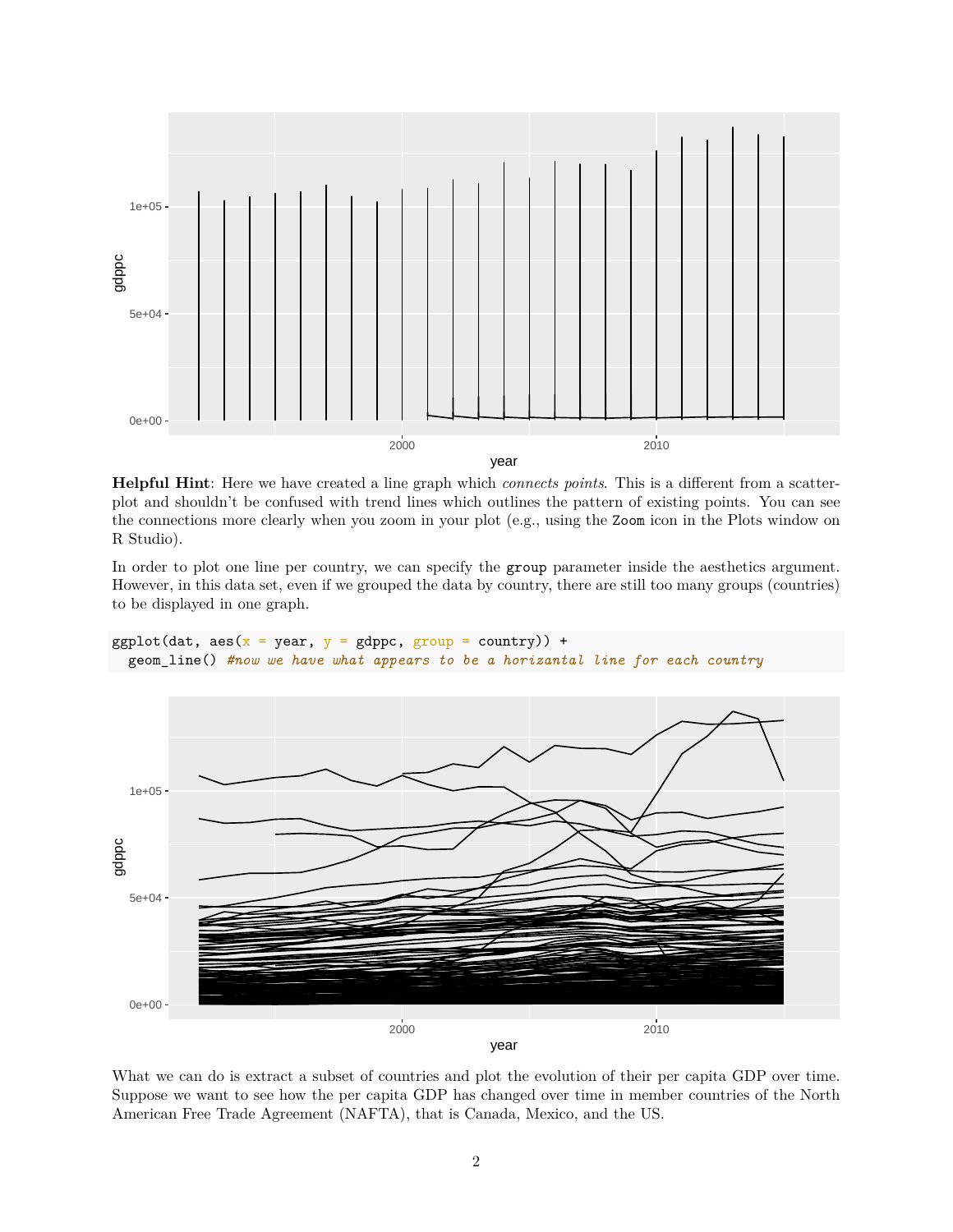### **Subsetting for line plots**

We can do this a few different ways. One way is to use the base R command subset () inside of our ggplot command, as we saw in part 1 of the walkthrough.

We can use subset() inside the ggplot() function to plot a separate line for each of the countries. Remember that we can use the concatenate  $(c)$  function with the  $\frac{\pi}{n}$  helper function to specify the list of units that we are interested in.

```
ggplot(subset(dat, country %in% c("Canada", "Mexico", "United States")),
        \text{aes}(x = \text{year}, y = \text{gdppc}, \text{group} = \text{country}) +
  geom_line()
```


Alternatively, we can use the filter() command from the tidyverse that we learned in Data Management I. It will produce the same figure.

```
mylineplot <- dat %>%
  filter(country %in% c("Canada", "Mexico", "United States")) %>%
  ggplot(aes(x = year, y = gdppc, group = country)) +geom_line()
mylineplot # since we saved the plot in an object, we need a separate
```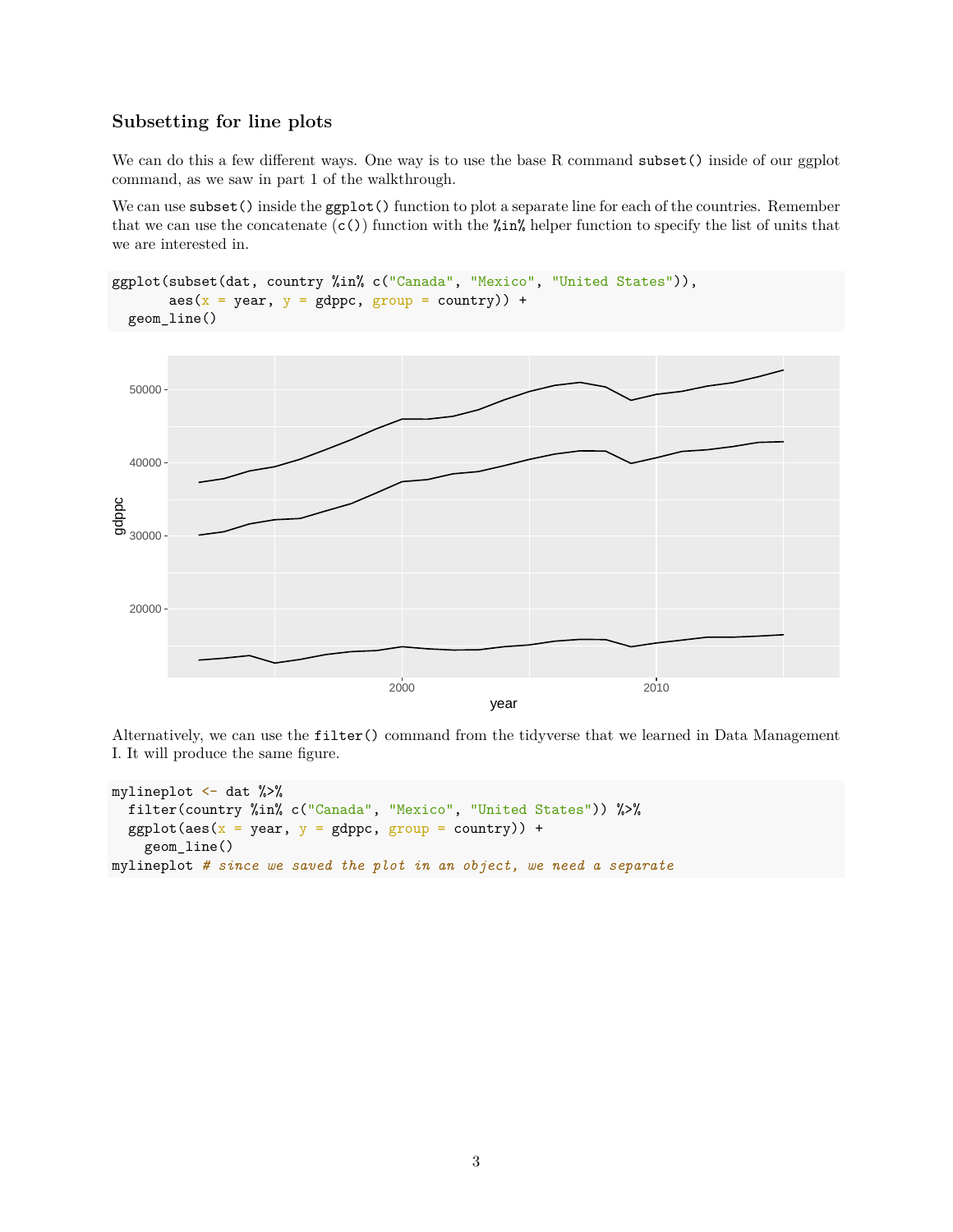

*# line to View the object*

#### **Adding labels**

However, this graph does not tell us which line represents the evolution of per capita GDP in which country. We could add labels to each line to denote the country it represents. We could do this with the geom\_text() function, but this will add a label for each country-year observation.

```
ggplot(subset(dat, country %in% c("Canada", "Mexico", "United States")),
       \text{aes}(x = year, y = gdppc, group = country, label = country) +
 geom_line() +
 geom_text()#label each country
```


Another way we could label each line to denote the country it represents is by adding a legend to the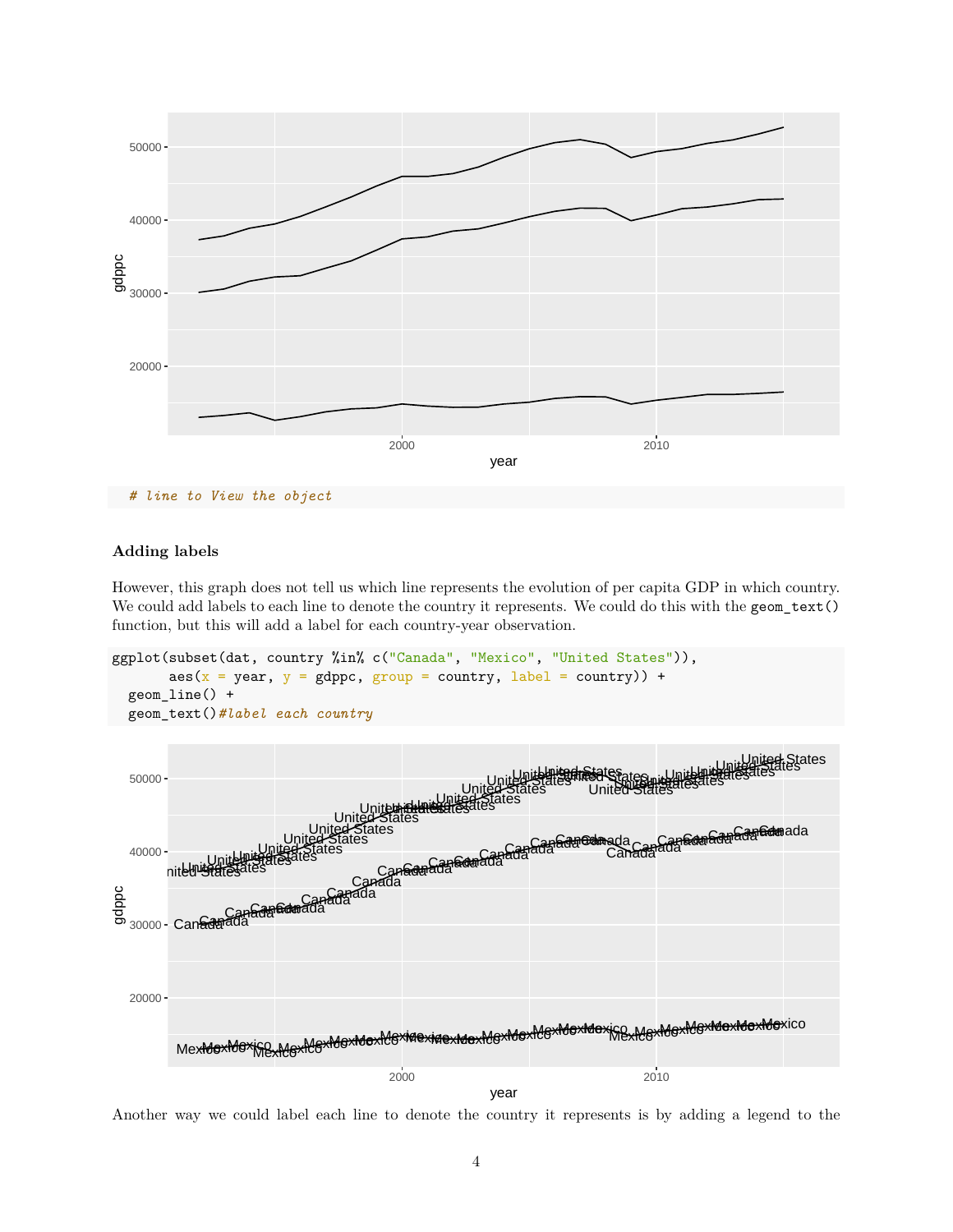line-plot, with each country representing a different color and/or line type. We could do this by adding another input for color and linetype within aes().



Another way we could label each line to denote the country it represents is by adding a legend to the right side of the line-plot.

```
ggplot(subset(dat, country %in% c("Canada", "Mexico", "United States")),
         \text{aes}(x = \text{year}, y = \text{gdppe}, \text{group} = \text{country}, \text{label} = \text{country}, \text{color}= \text{country},linetype = country)) +
  geom_line()
```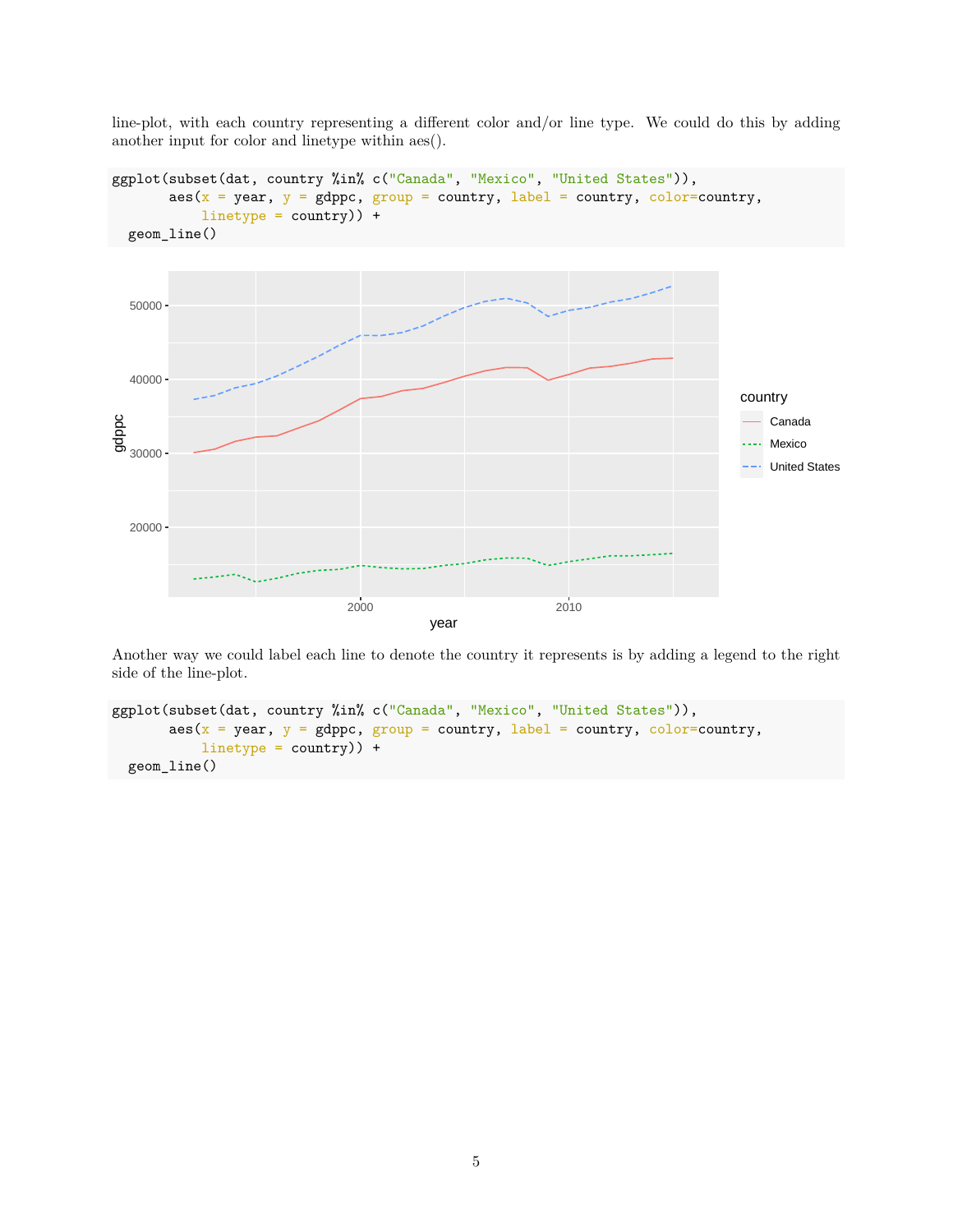

**Helpful hint:** We can adjust the position of the legend by adding the line (don't forget the +!): theme(legend.position="bottom") or theme(legend.position="top"), etc.

#### **Cleaning up the plot background**

As in Part 1 of the walkthrough, we can once again use theme\_minimal().theme\_minimal() is a theme that creates a white background for your line plot, which helps to better distinguish the colored lines from one another.

```
ggplot(subset(dat, country %in% c("Canada", "Mexico", "United States")),
        \text{aes}(x = \text{year}, y = \text{gdppc}, \text{group} = \text{country}, \text{label} = \text{country}, \text{color}= \text{country},linetype = country)) +
  geom_line() +
  theme_minimal() #this sets our background to white
```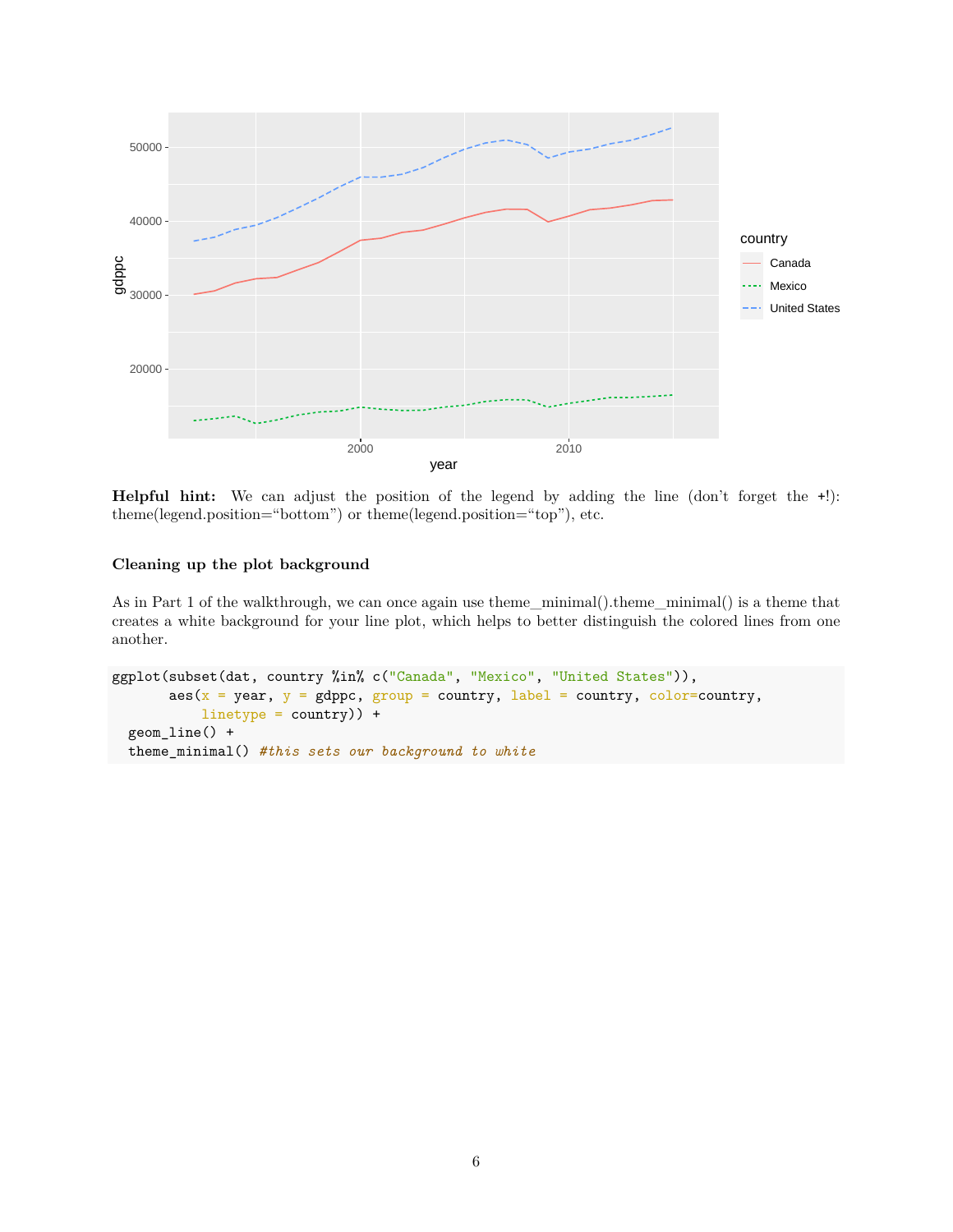

A better way to label each line (and not each country-year observation) is using the directlabels package and the geom\_dl() geometric object in ggplot(). You have to specify a method for the geom\_dl() function to work (here: "last.points", which specifies that we only want labels for the last point for each line (e.g., country unit)). We can use the cex argument to control the size of the text labels. Here, we also adjust the range of the x-axis to ensure that all lines are properly labeled.

The graph shows that the evolution of wealth in the three countries is intimately connected. There are similar patterns in terms of crises and upswings for the US, Canada, and Mexico. However, the increase of per capita GDP appears to be a lot steeper in Canada and the US than in Mexico, despite similar trends.

```
#Note: Install these libraries if you have not downloaded these before
library(directlabels)
library(gridtext)
library(quadprog)
library(proto)
attach(dat)
ggplot(subset(dat, country %in% c("Canada", "Mexico", "United States")),
       \text{aes}(x = year, y = gdppc, group = country) +
  geom_line() +
  geom_d1(aes(label = country), method = ("last.points"), cex = 0.5) +coord_cartesian(xlim = c(1992, 2020)) +theme minimal()
```